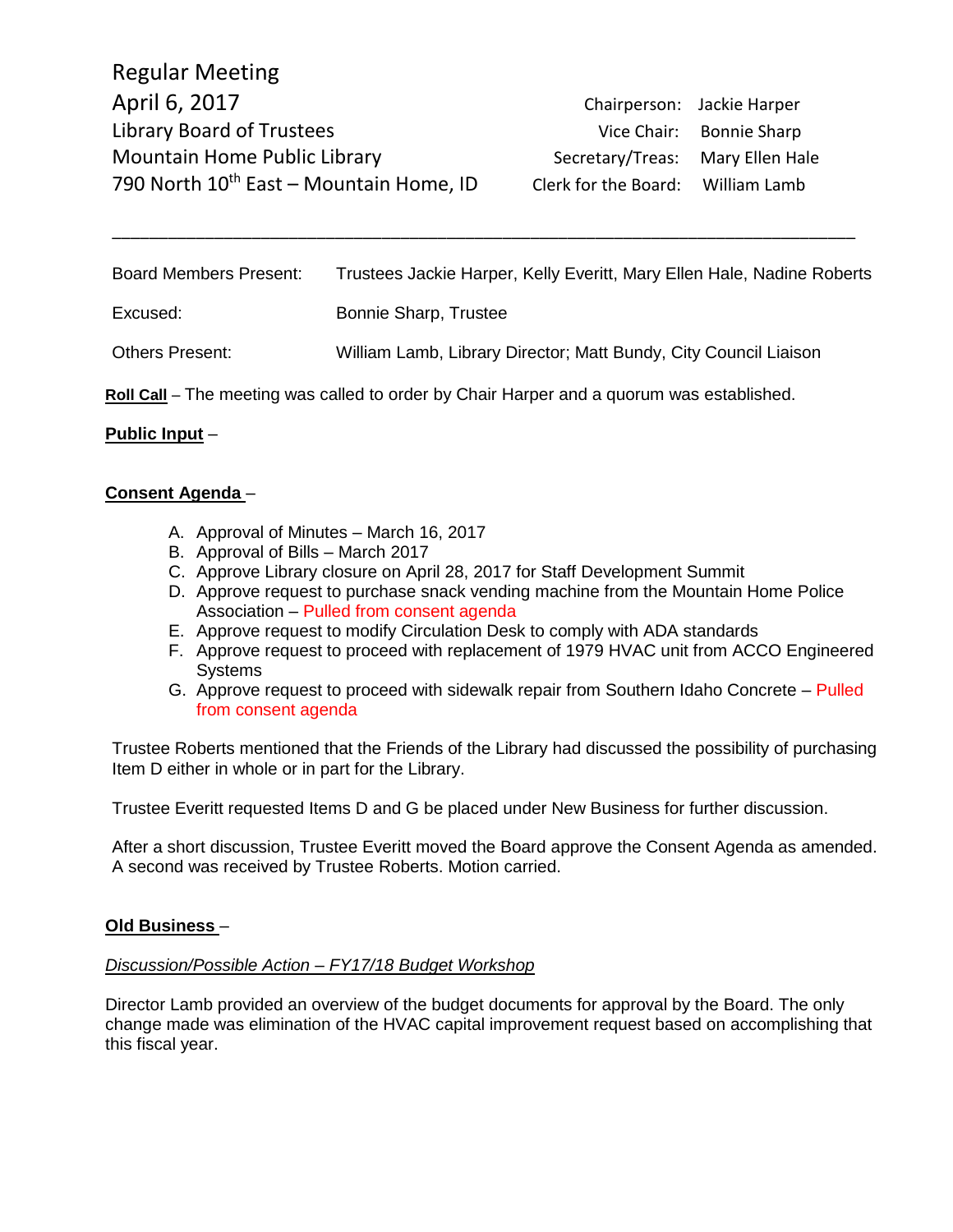With no further discussion, Trustee Hale moved the Board approved the FY18 budget as presented and send forward to the City Council for their final approval. A second was received by Trustee Roberts. Motion carried.

#### **New Business**

#### **Items Removed from Consent Agenda Section**

Item D: Approve request to purchase snack vending machine from the Mountain Home Police **Department** 

After a short discussion, Trustee Everitt moved the Board authorize Director Lamb to proceed with the acquisition of the vending machine either with Library funds or in cooperation with the Friends of the Library. A second was received by Trustee Roberts. Motion carried.

#### Item G: Approve request to proceed with sidewalk repair from Southern Idaho Concrete

After a short discussion, Trustee Everitt moved the Board authorize Director Lamb to proceed with sidewalk repair after receiving two additional bids with Director Lamb approving the lowest price. A second was received by Trustee Hale. Motion carried.

#### *Discussion/Decision on Library Director request to modify Library hours effective June 1, 2017*

Director Lamb advised that the Library has been auditing patron usage during operating hours and based on the results of that audit he would like the Board to consider an adjustment to Library hours. Currently the Library is open Monday: 9:00 a.m. to 6:00 p.m.; Tuesday thru Thursday: 9:00 a.m. to 7:30 p.m.; Friday: 9:00 a.m. to 6:00 p.m. and Saturday: 9:00 a.m. to 5:00 p.m.

Director Lamb presented the revised operational hours as Monday thru Friday: 9:00 a.m. to 7:00 p.m. and Saturday: 9:00 a.m. to 5:00 p.m. This would increase Library hours from 57.5 hours per week to 58 hours per week. The revised hours would provide more consistency for the patrons and more efficient use of staff resources.

After a brief discussion, Trustee Roberts moved the Board approve the new operational hours effective June 1, 2017. A second was received by Trustee Everitt. Motion carried.